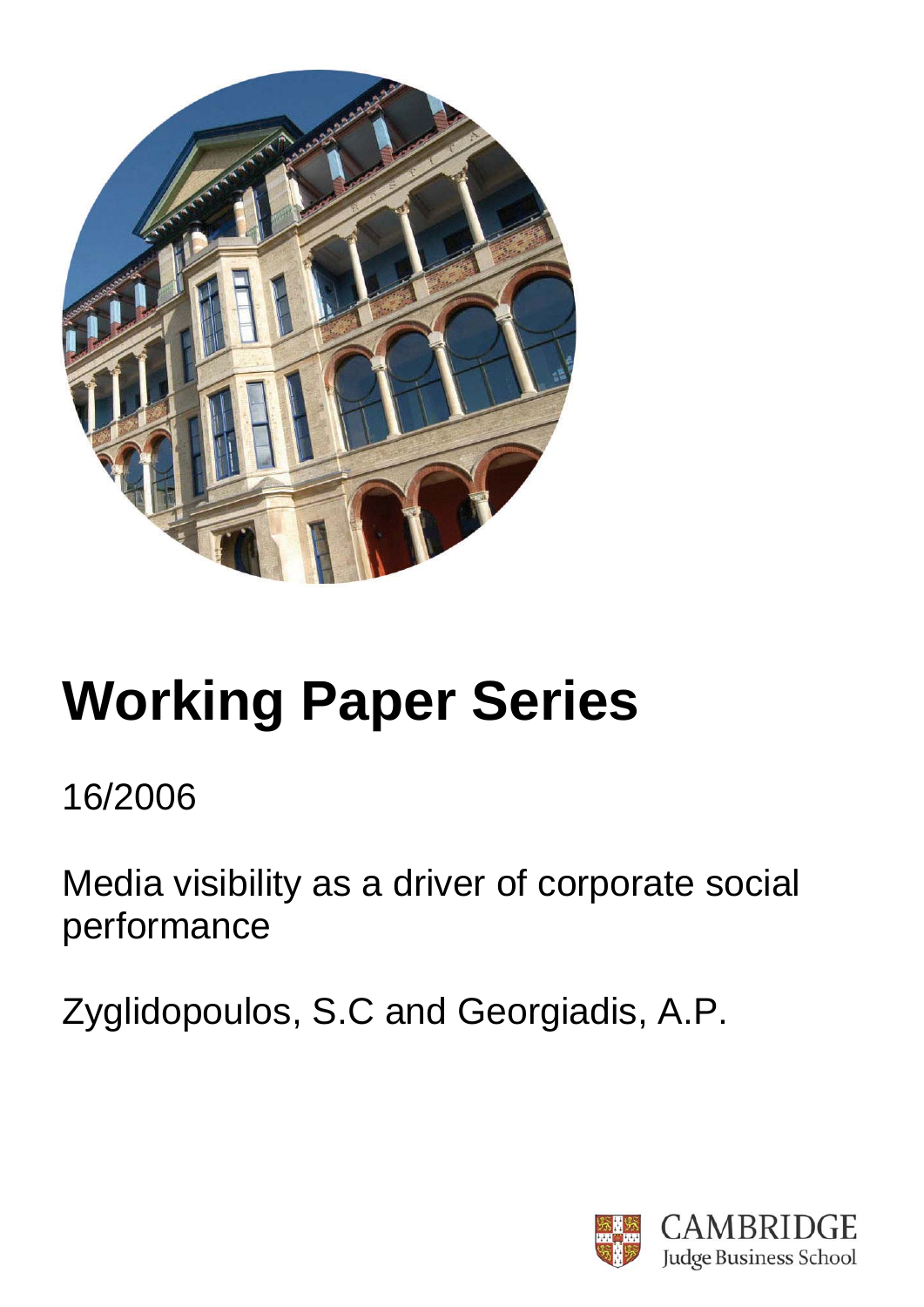These papers are produced by Judge Business School, University of Cambridge. They are circulated for discussion purposes only. Their contents should be considered preliminary and are not to be quoted without the authors' permission.

Author contact details are as follows:

| Stelios Zyglidopoulos        |
|------------------------------|
| <b>Judge Business School</b> |
| University of Cambridge      |
| szyglidopoulos@yahoo.com     |

Andreas Georgiadis Judge Business School University of Cambridge a.georgiadis@jbs.cam.ac.uk

This paper was presented at the 2<sup>nd</sup> International Conference on Corporate Responsibility in Berlin, Germany, 12-13 October 2006.

Please address enquiries about the series to:

Research Support Manager Judge Business School Trumpington Street Cambridge CB2 1AG, UK Tel: 01223 760546 Fax: 01223 339701 E-mail: research-support@jbs.cam.ac.uk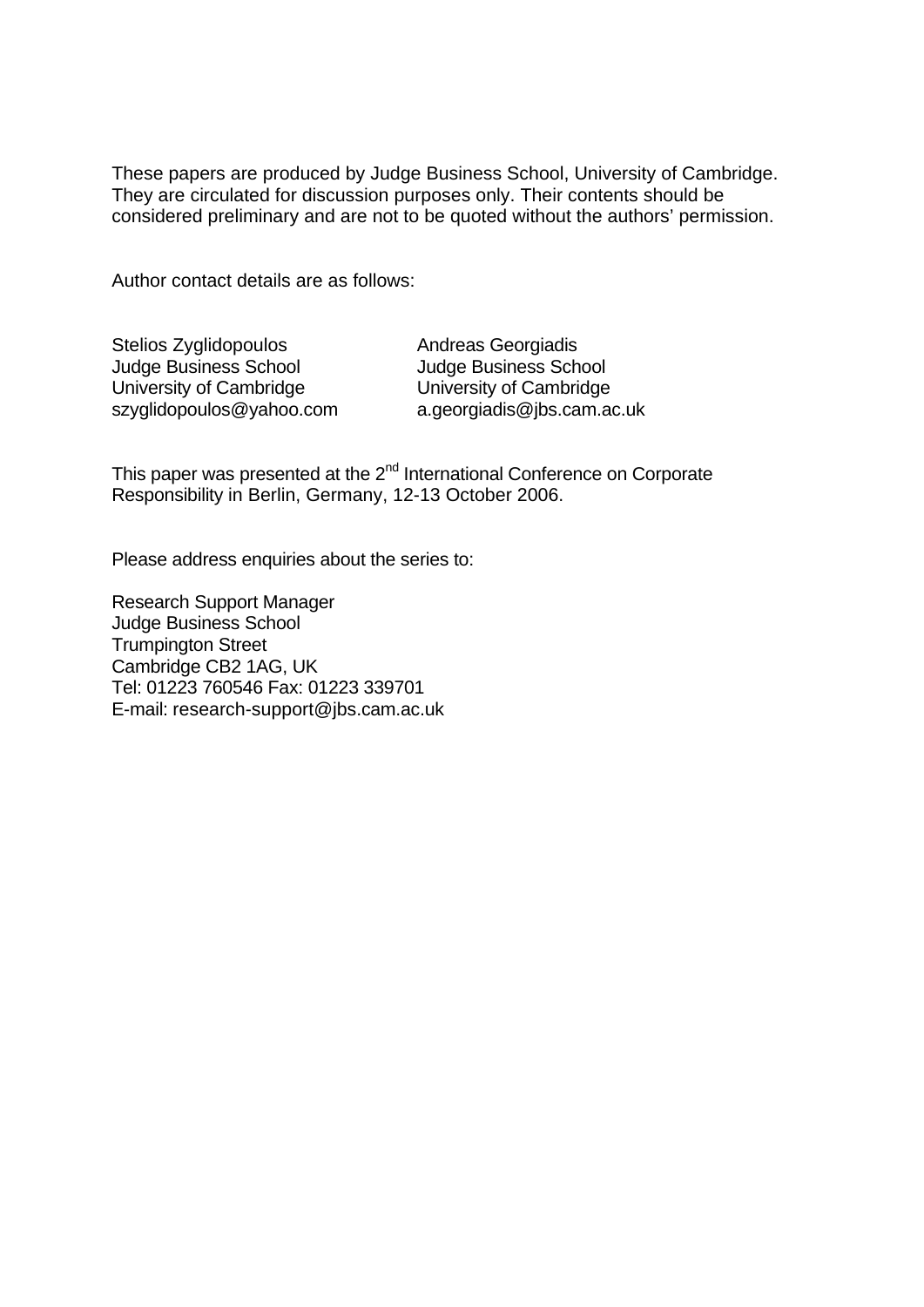# **MEDIA VISIBILITY AS A DRIVER OF CORPORATE SOCIAL PERFORMANCE**

**Stelios C. Zyglidopoulos Judge Business School University of Cambridge Trumpington Street Cambridge, CB2 1AG, UK Tel.: 44 (0) 1223-760589 Fax: 44 (0) 1223-339701 E-mail:** szyglidopoulos@yahoo.com

**And** 

**Andreas P. Georgiadis The Centre for International Business and Management Judge Business School University of Cambridge Trumpington Street Cambridge, CB2 1AG, UK Tel.: 44 (0) 1223-339647 Fax: 44 (0) 1223-339701 E-mail: a.georgiadis@jbs.cam.ac.uk**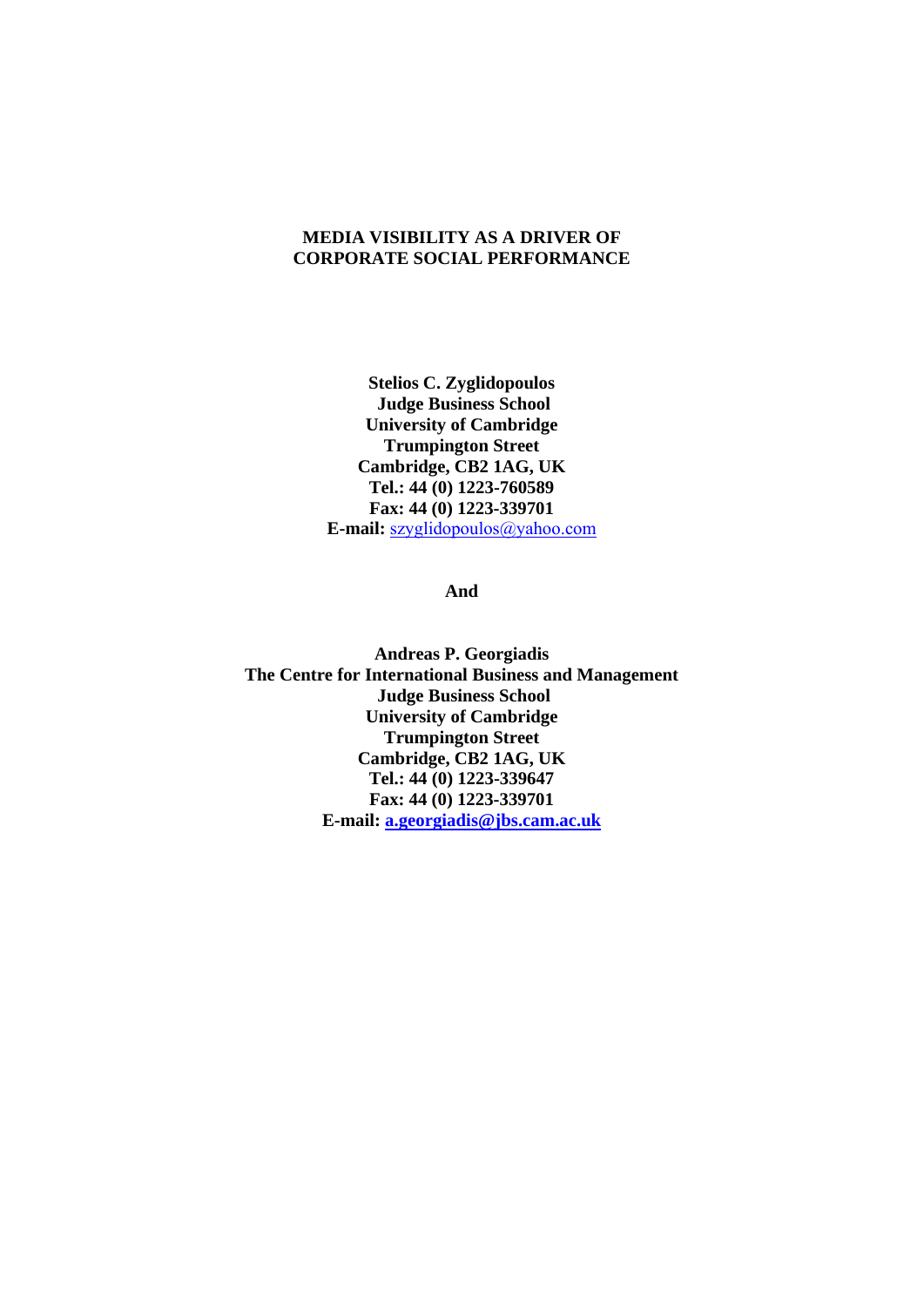# **MEDIA VISIBILITY AS A DRIVER OF CORPORATE SOCIAL PERFORMANCE**

# **Abstract**

In this paper we investigate the effect that media visibility has on Corporate Social Performance (CSP). Drawing on agenda-setting theory from the field of communication studies, and the business and society literature, we develop and test two hypotheses regarding the impact media visibility has on the firm's CSP. Our findings indicate that while media visibility does have a positive impact on the firm's CSP, some aspects of CSP are affected more than others.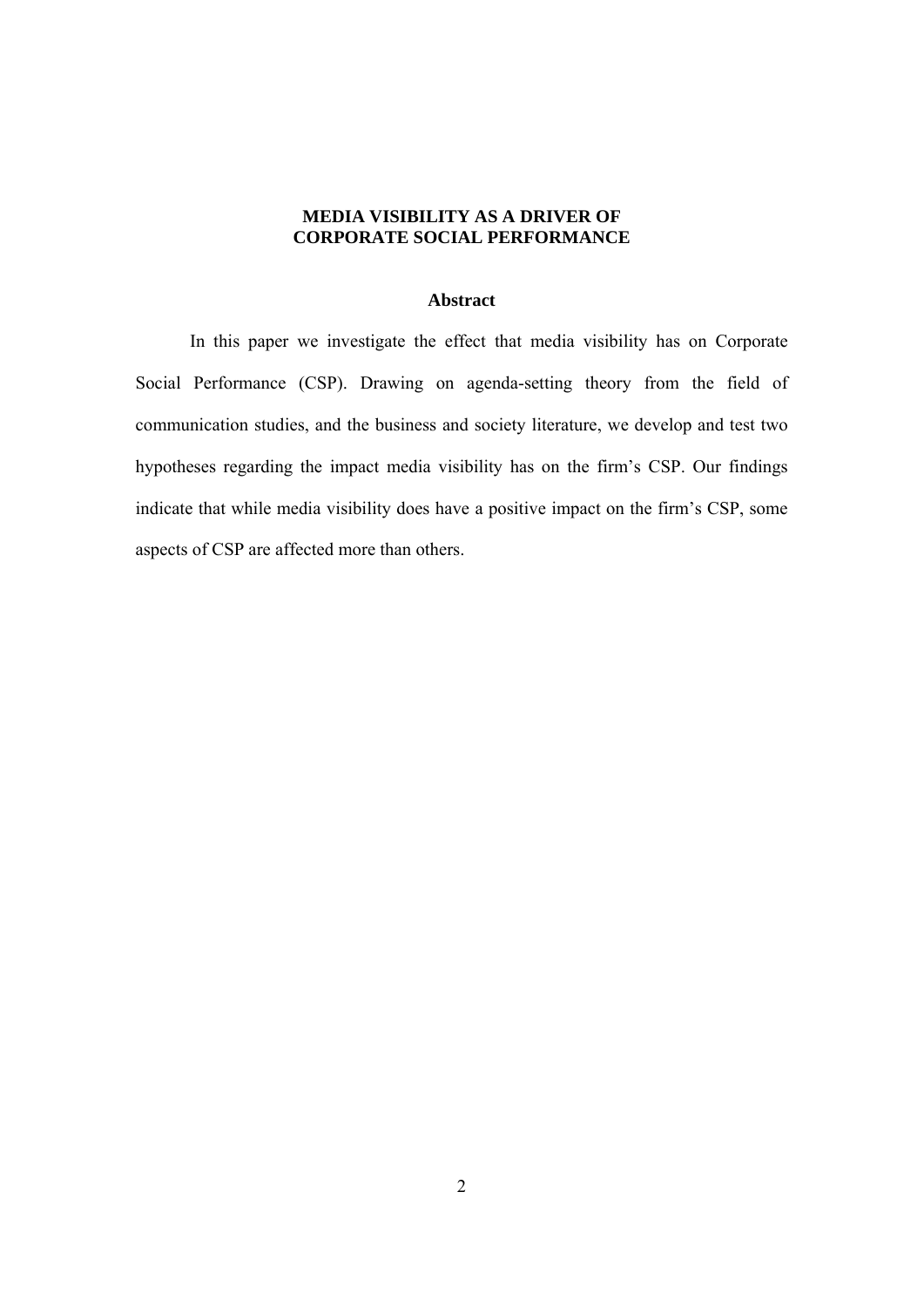# **MEDIA VISIBILITY AS A DRIVER OF CORPORATE SOCIAL PERFORMANCE**

 Within the business and society field, the antecedents and consequences of Corporate Social Performance (CSP) have been under investigation for a long time. According to a recent account, at least 95 empirical studies, conducted since 1972, have investigated CSP, focusing only on its relationship with Corporate Financial Performance (CFP) (Margolis and Walsh, 2001). The overall verdict of the field is not unanimous, even though according to one recent meta-analysis, "there is a positive association between CSP and CFP across industries and across study contexts" (Orlitzky, Schmidt, and Rynes, 2003: 423). Moreover, according to Griffin and Mahon (1997), inconsistent results characterize most aspects of CSP research. Therefore there is plenty of room to investigate the impact of relatively novel, concepts on CSP and borrow from other relevant fields to gain a fresh perspective.

In this paper, we draw on agenda-setting theory (McCombs and Shaw, 1972; McCombs and Ghanem, 2001; McLeod, Becker, and Byrnes, 1974) from the field of communication studies to investigate the effect of media visibility on CSP. We argue that media visibility (Kiousis, 2004; Baker, Powell, and Weaver, 1999; Manheim, 1986) will have a positive effect on the firm's CSP, but that not all dimensions of CSP will be affected equally, with those which are easier to change being more susceptible to media visibility.

 In the remainder of this paper we proceed as follows. First, we briefly discuss agenda setting theory and clarify the notion of media visibility as it applies to business firms, followed by a brief discussion of the notion of CSP. Second, we develop our main hypotheses that media visibility has a positive impact on CSP, but that this impact varies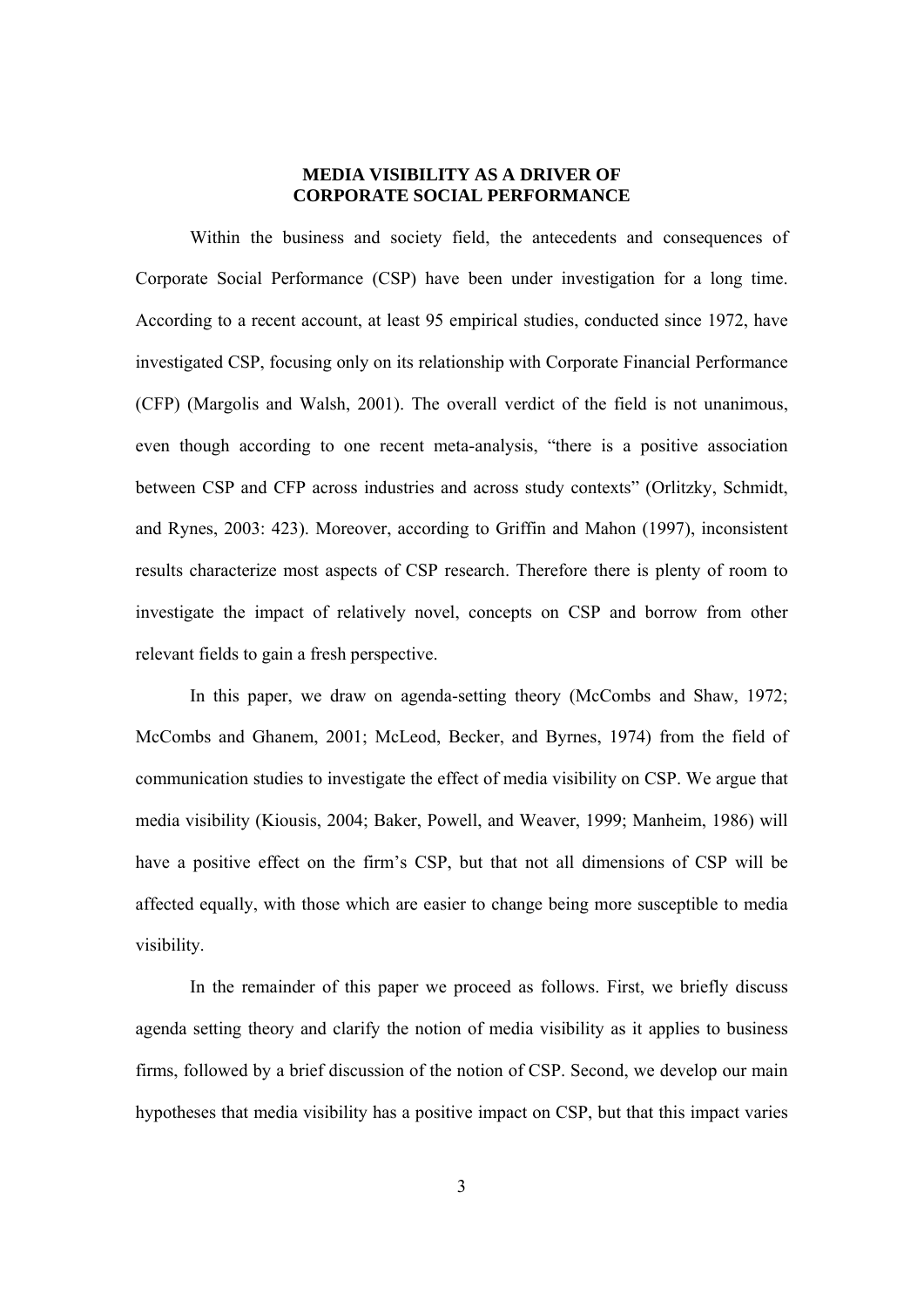according to different dimensions. Drawing on a number of data sources, we then test our main hypotheses using multivariate regression techniques. Finally, we present our findings and conclude by discussing their implications for further research and management application.

# **THEORETICAL DEVELOPMENT**

# **Agenda Setting Theory and Media Visibility**

 The main tenet of agenda setting theory (McCombs and Shaw, 1972; McCombs and Ghanem, 2001; McLeod, Becker, and Byrnes, 1974; Shaw and McCombs, 1977) is that the media set the agenda for public opinion by highlighting certain issues more than others. In other words, while mass media do not tell people what to think, they determine what people think about (Shaw and McCombs, 1977). Within this approach, after three decades of research and more than 350 empirical studies (Chyi and McCombs, 2004), different ways of determining the salience of the media have emerged. Two of the most prominent ones are media attention and media prominence.

 Kiousis (2004) claims that the most common approach to measuring media salience has been attention: "[the] media awareness of an object, usually gauged by the sheer volume of stories or space dedicated to topics in newspapers, television news and so on" (2004: 74). This approach has not only been used by many authors within the agenda setting theory (Benton and Frazier, 1976; Golan and Wanta, 2001), but some have argued that "the number of news stories measures the relative salience of an issue on the media agenda" (Dearing and Rogers, 1996: 18). Media prominence, another way in which media salience has been investigated, "refers to the positioning of a story within a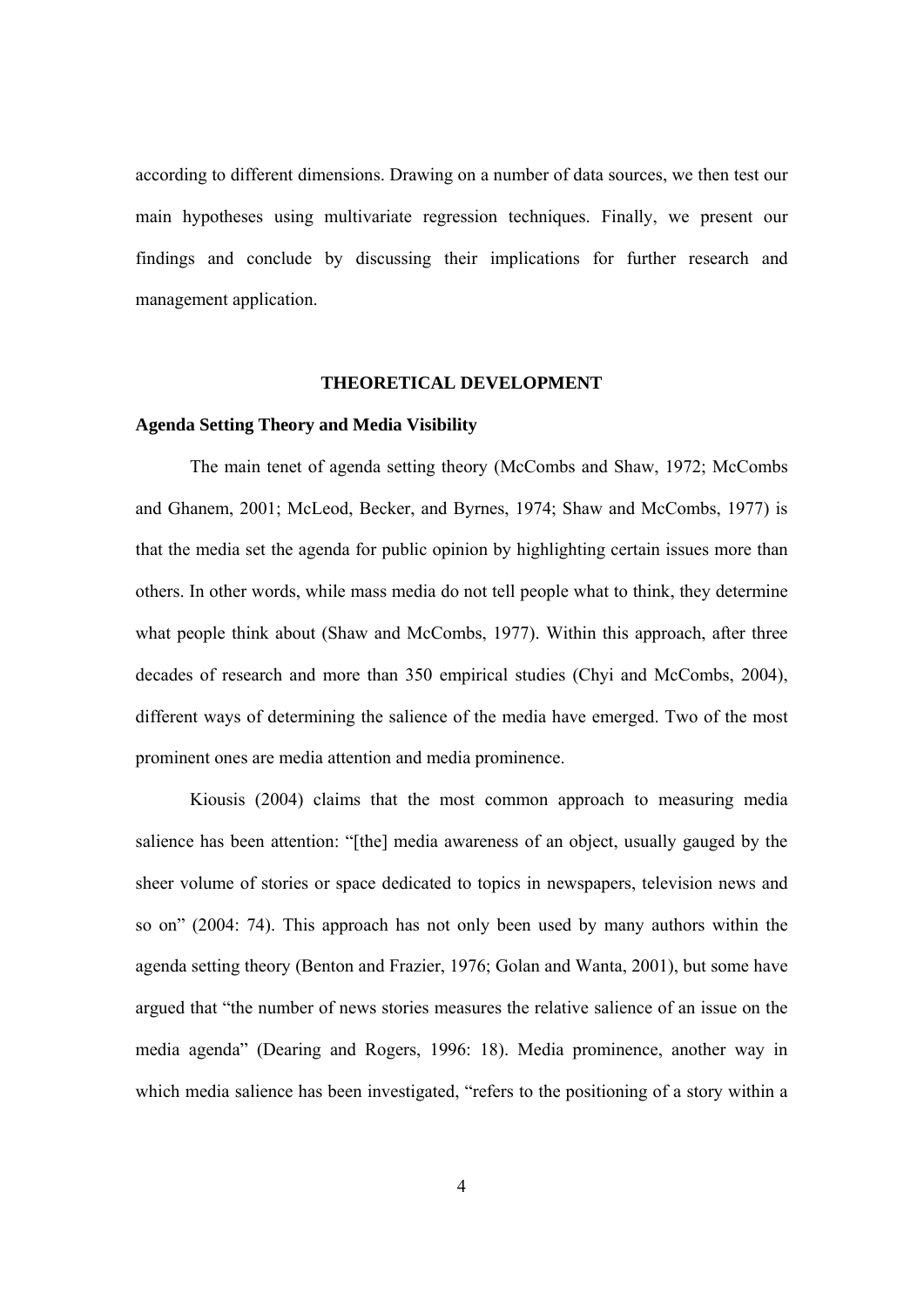media text to communicate its importance" (Kiousis, 2004: 74). In other words, prominence refers to the placement of the story, its size, the pictures or other visual devices used and so on (Williams, 1985).

Attention and prominence have been combined into one construct – media visibility – by Manheim (1986), even though some have argued that "prominence measures are superior to story counts because they acknowledge structural and presentational elements of the news story" (Watts, Mazz, and Snyder, 1993: 414). However, empirical support for collapsing the concepts of media attention and prominence into media visibility has been found by Kiousis (2004), who performed an exploratory factor analysis on a conceptual model of media salience and found that media visibility emerged as one of the dimensions of salience, comprised of attention and prominence.

This paper draws on the agenda setting literature and maintains its main premise that the media highlight which firms the public will think about through the visibility (attention and prominence) accorded them (Manheim, 1986; Kiousis, 2004). In brief, for our purposes here, media visibility can be defined as the attention a firm receives from the media, and the prominence that this coverage has with relation to other stories.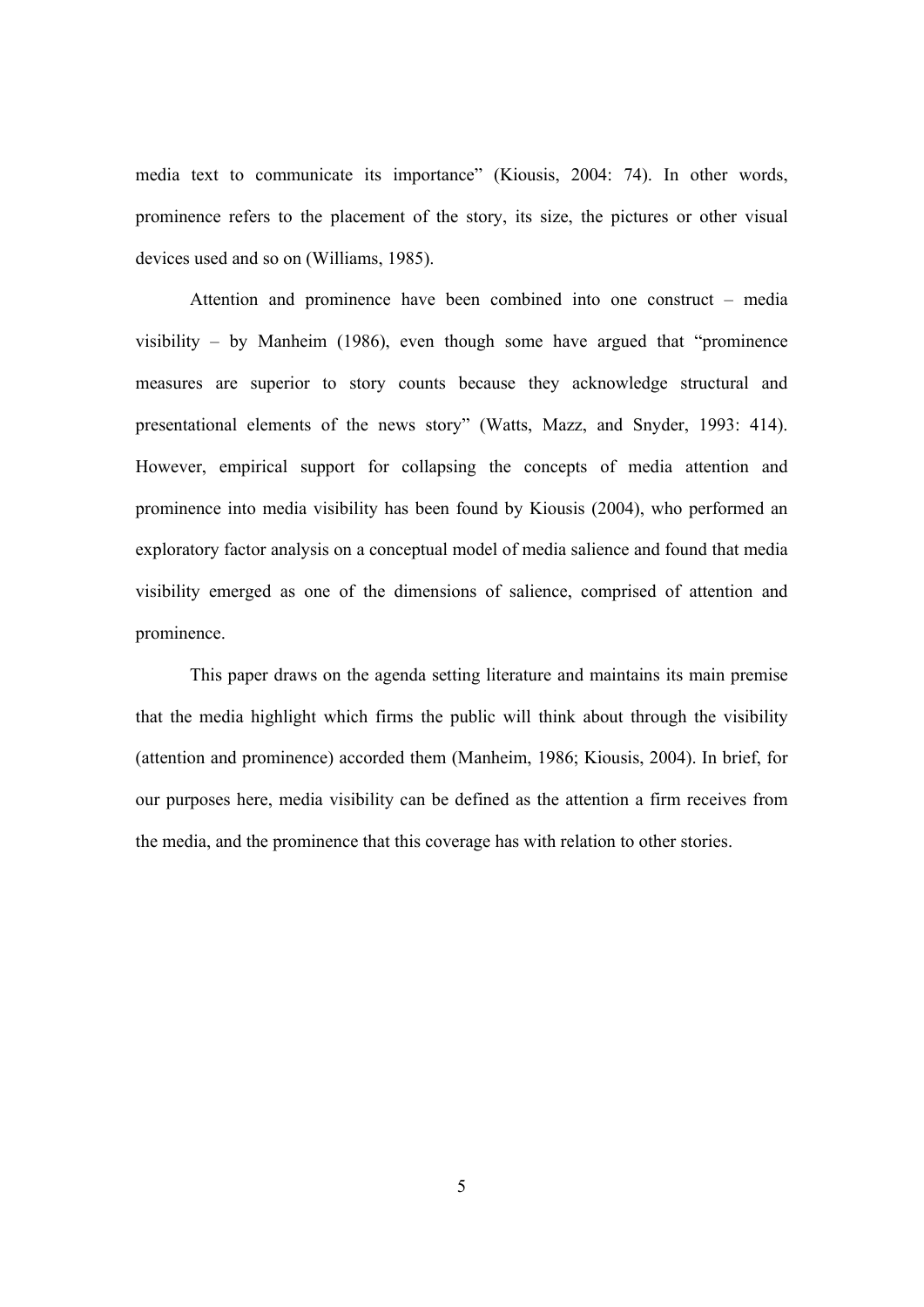#### **Corporate Social Performance**

According to Wood (1991), CSP refers to "a business organization's configuration of principles of social responsibility, processes of social responsiveness, and policies, programs, and observable outcomes as they relate to the firm's societal relationships" (1991: 693), and as we mentioned earlier in this paper, numerous studies in recent years have investigated different aspects of CSP and asked different questions relating to it, with varying results (Griffin and Mahon, 1997). Some of the problems that have plagued these studies have been attributed to the operational definitions of CSP (Johnson and Greening, 1999), and the possibility that "collapsing the KLD's multiple dimensions into a unidimensional index may mask the individual dimensions that are equally important and relevant" (Griffin and Mahon, 1997: 15).

In this study, in order to minimize these problems, we proceed as follows. First, we use the Kinder, Lydenberg, Domini, and Company (KLD) data, referred to above and used in a number of earlier studies (Johnson and Greening, 1999; Mattingly and Berman, 2006; Waddock and Graves, 1997; Turban and Geening, 1997) and considered by some to be "the de facto research standard at the moment" for measuring CSP (Waddock, 2003: 369). Second, in order not to "mask the individual dimensions" of CSP, we investigate the impact of visibility on each individual dimension from the five usually used from the KLD data, in addition to the overall index composed from these dimensions.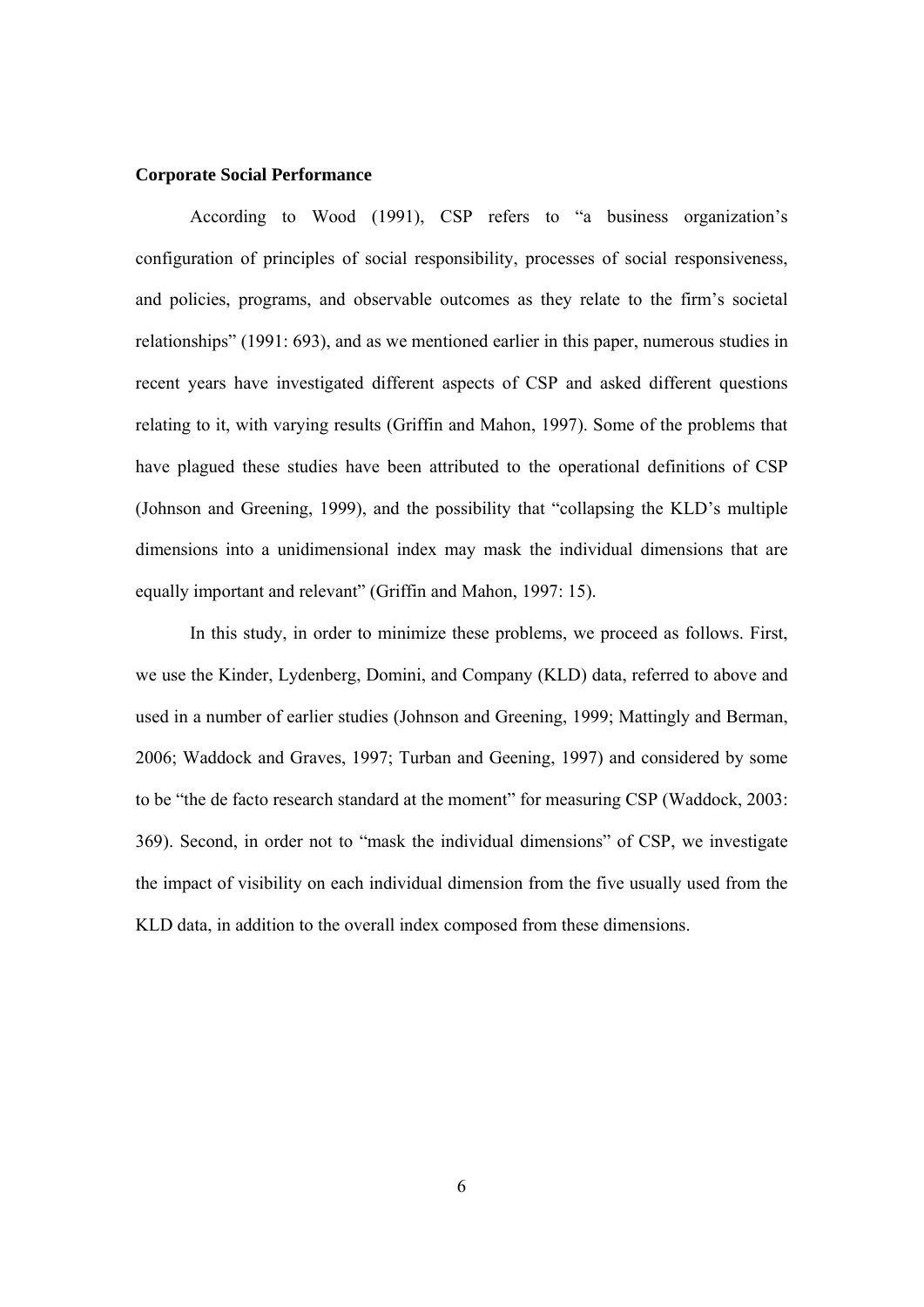#### **Media Visibility and CSP**

 As mentioned earlier, applying the major tenet of agenda setting theory to business firms would imply that the media highlight which firms the public will think about through the visibility accorded them (Manheim, 1986; Kiousis, 2004). Therefore, it is reasonable to expect that firms receiving higher levels of media visibility will be under higher levels of public scrutiny than those, which receive lower levels of media visibility. According to Baker, Powell, and Weaver (1999), "researchers often refer to low visibility firms as 'neglected' and define a neglected firm as one that is under less scrutiny by news agencies, financial analysts, and institutional investors than other firms" (1999: 47).

 Therefore, it is also reasonable to expect that high visibility firms, being under higher levels of scrutiny, will face a greater risk of running into trouble with their various publics for at least two reasons. First, high visibility firms will be more likely to become campaign targets by various social movement organizations: one only needs to look at the disproportionate number of attacks that McDonalds receives compared to other less visible fast food chains. Second, being under greater scrutiny means that even minor mishaps will be picked up by the media and become an issue, whereas similar mishaps of lower visibility firms might escape detection. It follows that high visibility firms facing greater risks of running into trouble with their various stakeholders will have greater incentives to invest in ways to protect themselves.

CSP has been seen by many as a kind of moral capital in which firms can invest and place their trust for protecting themselves if they run into a crisis or face any problems with their stakeholders. Godfrey (2005) argued that when stakeholders perceive a firm to have performed a 'bad act,' they invoke a "cognitive template suggested by the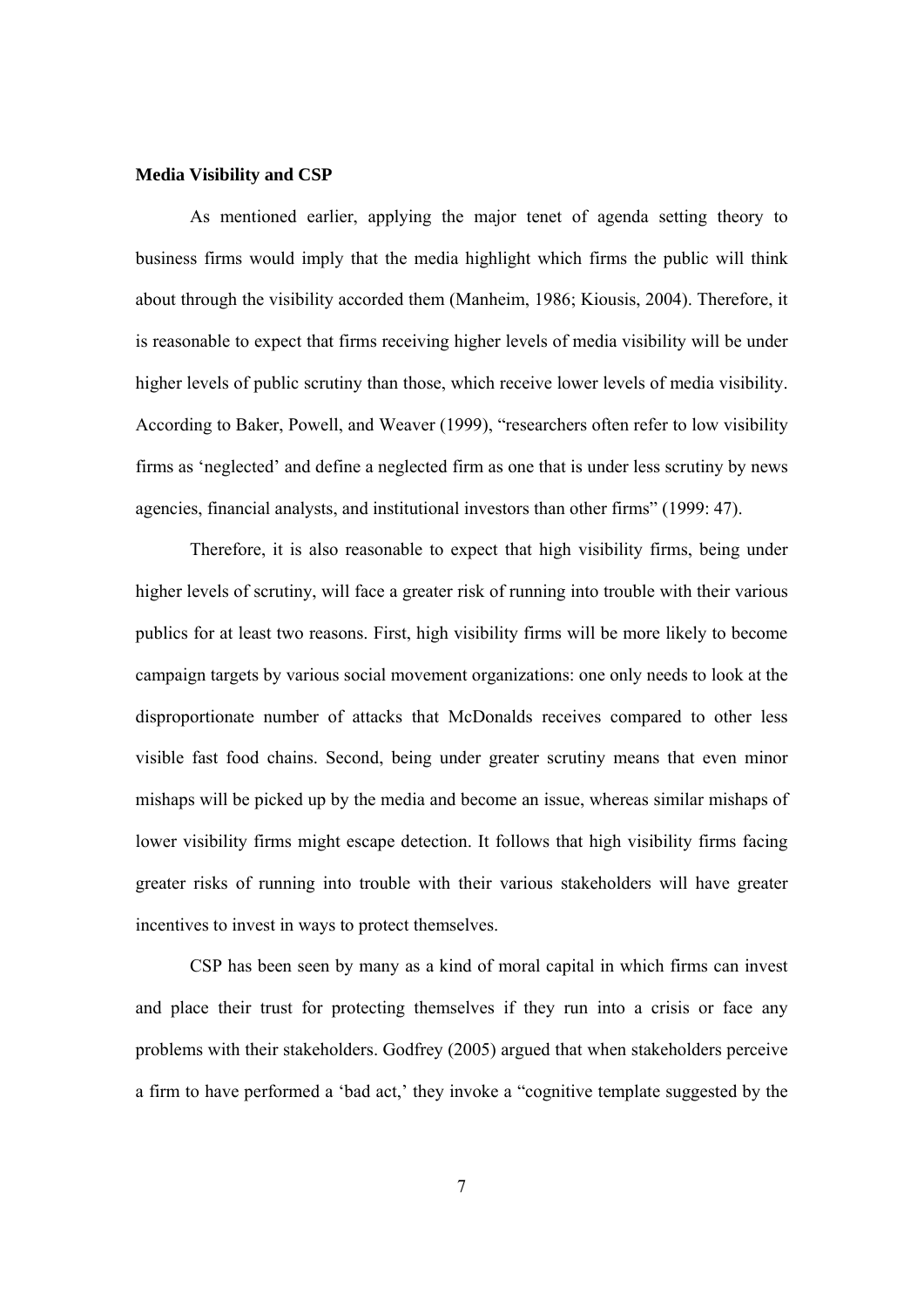mens rea doctrine to help determine appropriate sanctions" (2005: 788). The notion of 'mens rea' comes from common law tradition under which "two elements must be present for an offence to occur: a bad act and a bad mind (LaFave, 2000)" (Godfrey, 2005: 787), which explains the rationale of character witnesses in trials. Using this rationale, Godfrey (2005) argued that corporate philanthropy – a particular aspect of CSP – is a "positive moral capital that acts as character evidence on behalf of the firm" (2005:788), when it is caught performing a 'bad act'. Of course, one would expect the same rationale to apply to most other aspects of CSP as well, as most of them can also act as 'character evidence'. In a similar manner Peloza (2006) argued that CSP "can offer a crucial advantage to managers by providing a means of insuring financial performance against negative events" (2006: 52). Furthermore, CSP contributes to the firm's reputation for social responsibility, which protects firms from stock declines associated with crises, according to Schnietz and Epstein (2005).

Therefore, we may conclude that high visibility firms have a greater incentive to invest in CSP activities, as it is more likely that they will run into trouble with their stakeholders and will need high levels of CSP to soften the consequences of such events. Moreover, at an individual level of analysis, we could add a 'shame' factor, which could be seen as contributing towards the same end, as managers of highly visible firms might feel embarrassed if their firms become targeted for not being socially responsible.

From the above discussion, hypothesis one follows.

*Hypothesis 1: The firm's media visibility will have a positive effect on its CSP, ceteris paribus.*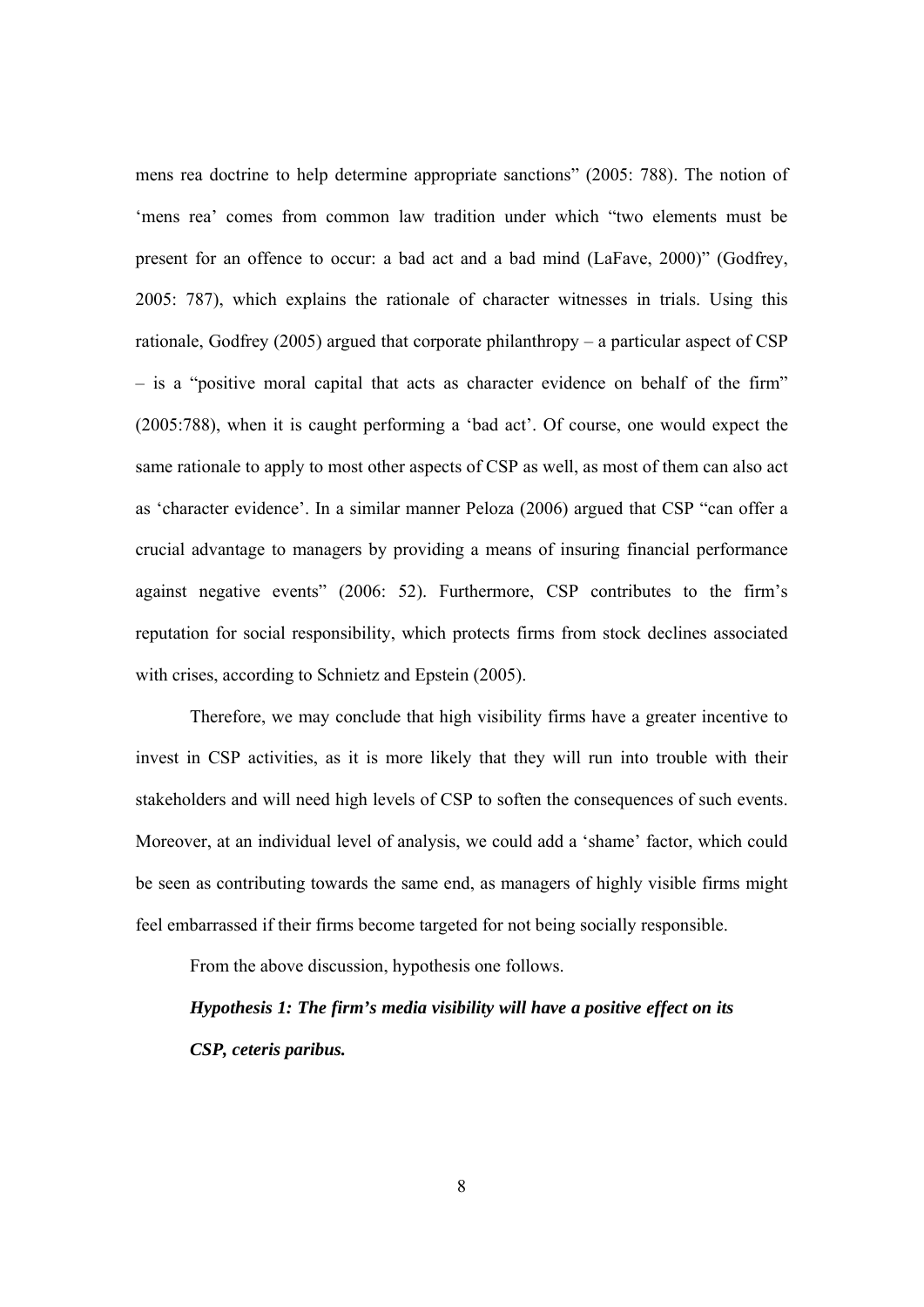But, will media visibility have the *same* effect on all aspects (dimensions) of CSP? Even if media visibility has an effect on all aspects of CSP, as the above hypothesis states, one should expect that firms will respond to increasing media visibility by adjusting those aspects of their CSP which are less costly and/or easier to change. Sethi (1975, 1979), after identifying four different types of possible strategies that firms faced with a legitimacy gap could follow to restore their legitimacy, argued that firms would tend to proceed from the least to the most costly strategy, adjusting of course for the probability of success that each strategy might have.

Similarly, it makes sense in this case that business firms will also try to avoid unnecessary costs and respond to increases in visibility by adjusting first those aspects of the CSP that would be less costly and/or easier to change. For example, it could be easier for a firm to engage in philanthropic activities, or adopt measures against discrimination within its boundaries, than to invest in new technologies and equipment that might be required to overcome product quality or environmental related issues. However, because each company has its own structure of what would be hard or easy to change it is not possible, at this stage to hypothesize with more precision beyond the expectation that visibility could influence differently the various aspects of the firm's CSP.

Hypothesis 2 follows.

*Hypothesis 2: The firm's media visibility will have a different impact on the various aspects of CSP.*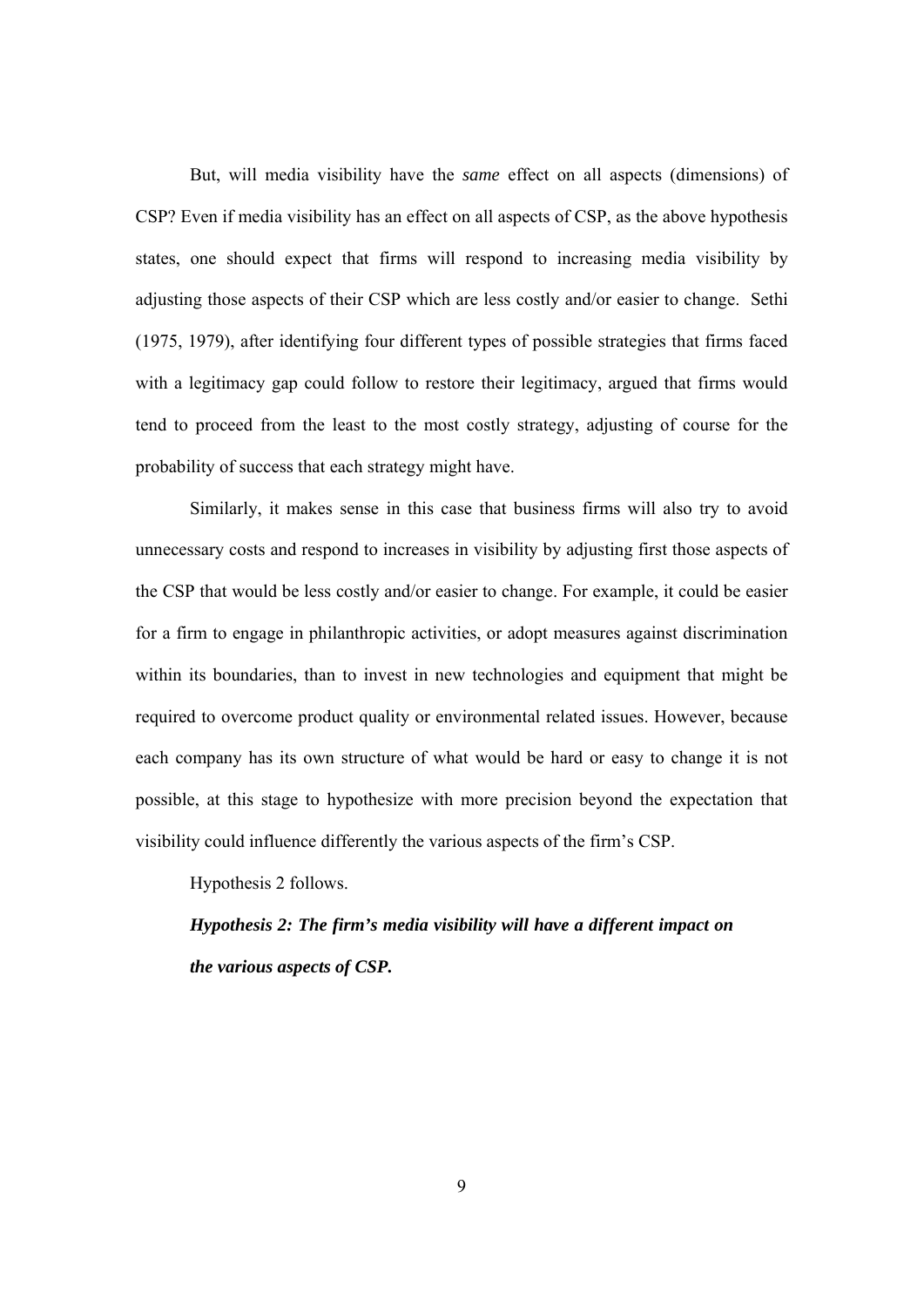#### **METHODS**

# **Sample and Analysis**

The sample was drawn from the Standard and Poor (S&P) 500 companies for which the Kinder, Lyndenberg, Domini, and Company (KLD) report their CSP measurements, annually. We randomly selected 200 firms from the S&P 500 KLD database for 2005, and used MERGENT to find financial data for these companies. This resulted in some loss of data-points, as data for some firms could not be found through MERGENT. Therefore, the final sample of firms was reduced to  $170<sup>1</sup>$ . In addition, we used Lexis-Nexis to find the visibility data for these firms.

# **Measures**

-

**Corporate Social Performance:** The KLD database measures CSP of the S&P 500 firms yearly along nine dimensions, from which five have been used repeatedly for research purposes (Turban and Greening, 1997; Johnson and Greening, 1999). These five dimensions are community relations, treatment of women and minorities, employee relations, response to the environment, and product quality. KLD ratings have advantages, such as rating firms with an objective set of screening criteria, applying the ratings consistently across companies, and using a staff of independent (from the companies), knowledgeable individuals (Johnson and Greening, 1999; Graves and Waddock, 1994; Turban and Greening, 1997).

**Media Visibility:** Drawing on the work of Kiousis (2004), who performed an exploratory factor analysis on media salience and developed an index of media salience

<sup>&</sup>lt;sup>1</sup> We also took out of our sample General Electric, which due to its extreme level of diversification was repeatedly an outlier in our analysis.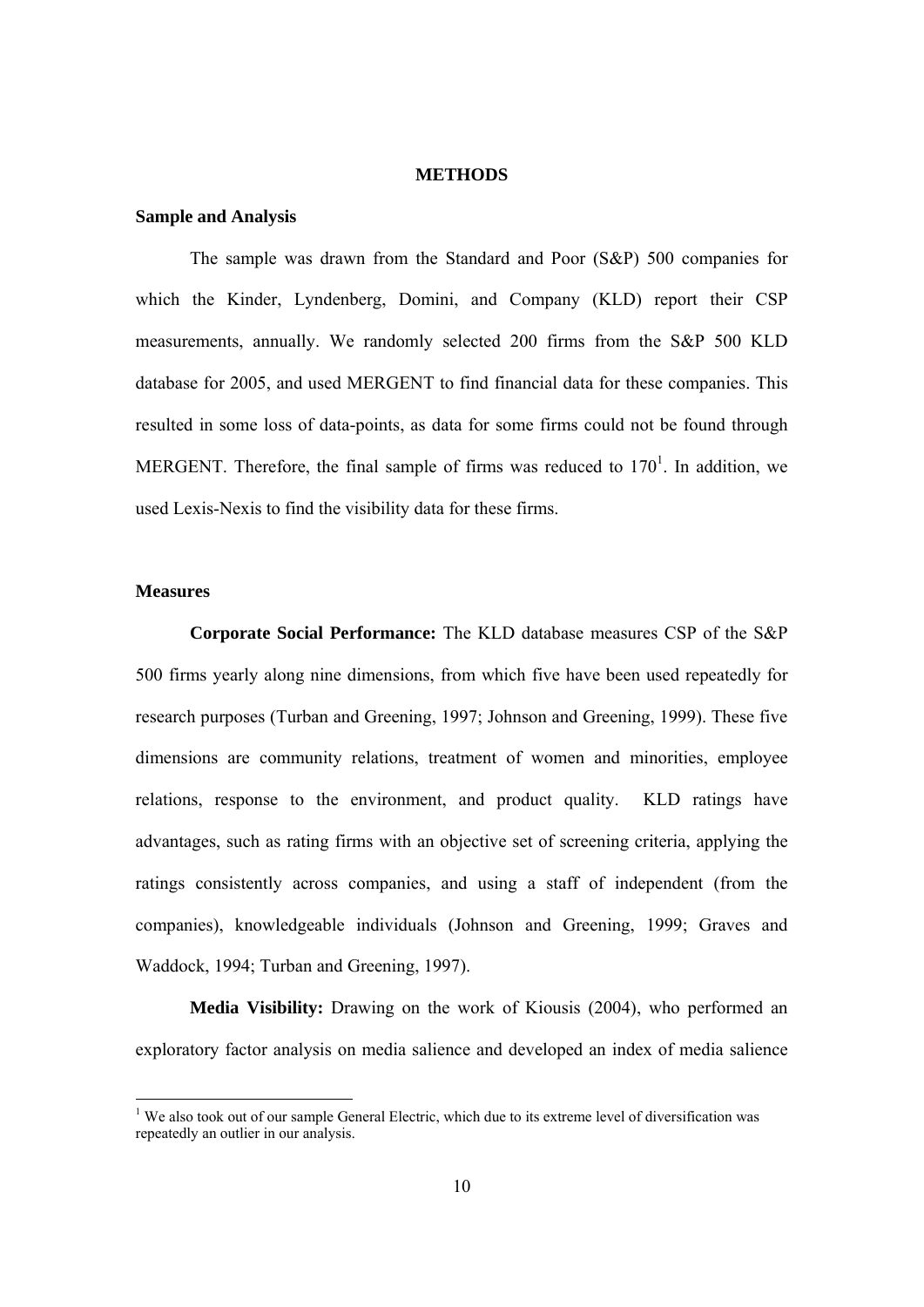made up of four measurements, (1) total stories, (2) relevant stories, (3) front-page stories, and (4) front-section stories. All of these measurements referred to stories from the New York Times (NYT), as many authors (Dearing and Rogers, 1996; Rogers and Chang, 1991) within the communications field have identified the NYT as a "key gatekeeper in national news coverage" (Kiousis, 2004: 77). Following the procedure used by Kiousis (2004), slightly adjusted, we calculated the above four indicators as follows. For the first indicator, total stories, we counted through Lexis-Nexis the number of stories in which the name of the firm was mentioned within the headline or lead paragraph of articles in the NYT for all of 2004. For the second indicator, relevant stories, we identified through examining the title of the story whether it referred specifically to the firm or the firm's name was mentioned in passing, relevant stories being those, written specifically for the firm under investigation. For the third and fourth indicators, we counted the stories that appeared in the front page and the front section of the NYT for 2004, respectively. The Cronbach alpha for these four measurements was 0.716. Therefore we collapsed the four measures into one index, by averaging them. Also, in order to test for validity, we correlated our media visibility index with the total number of stories that appeared in Lexis-Nexis for the same period of time for a given firm. The result was 0.639, significant at a  $p < 0.01$  level.

**Control Variables:** We controlled for four kinds of variables, variables related to the firm's size, its financial performance, business risk, and industry. First, we controlled for firm size because it is reasonable to expect that larger firms would tend to receive a greater level of media attention, and measured firm size by the natural logarithm of the firm's sales and employees for the prior year. Second, we controlled for the firm's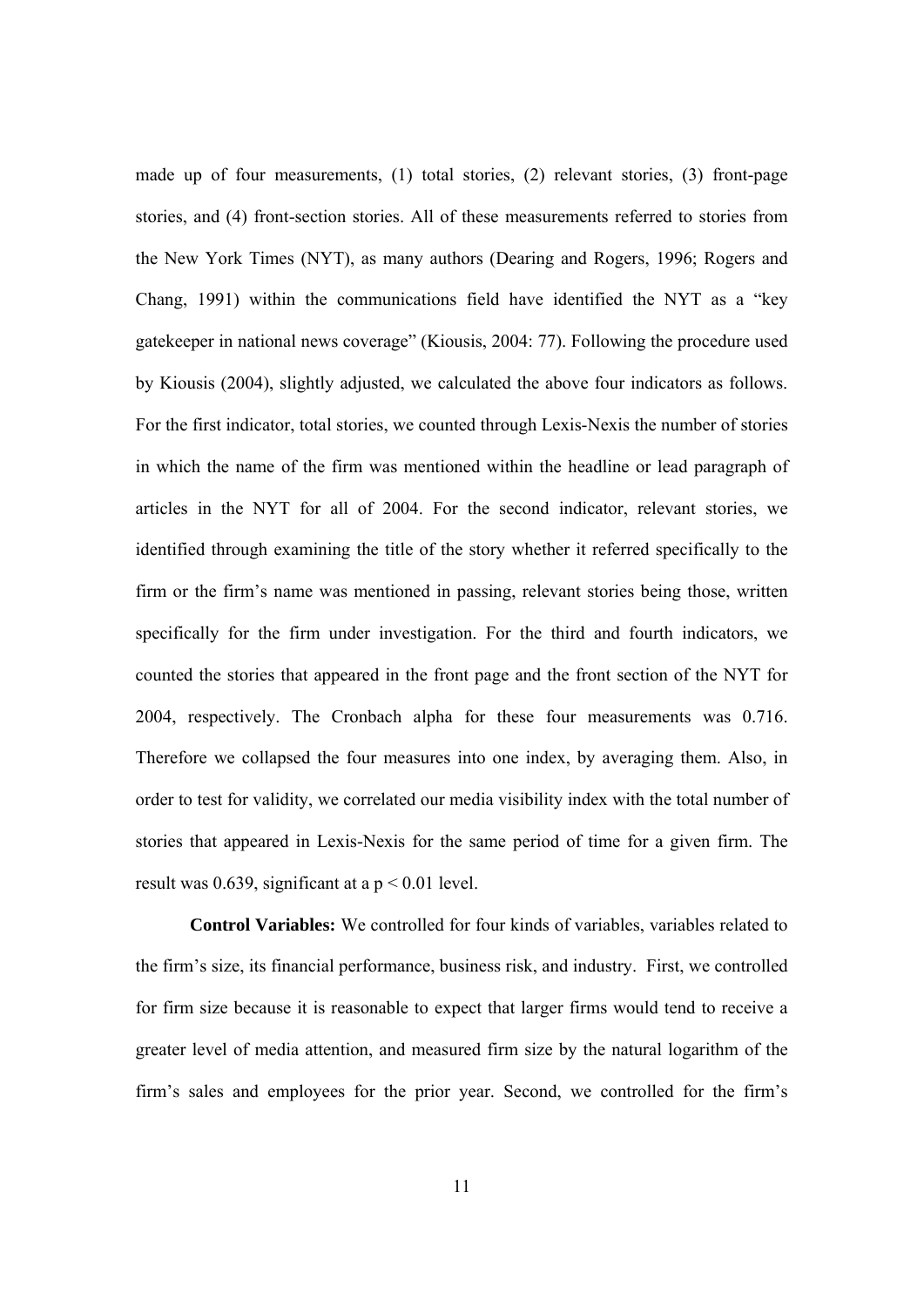financial performance through the inclusion of the firm's ROA and ROE of the prior year, as many studies have indicated that prior financial performance could have a significant impact on subsequent CSP (Margolis and Walsh, 2001; Waddock and Graves, 1997). Third, following prior researchers (Waddock and Graves, 1997; Ullman, 1985), we also controlled for business risk, through the debt/asset ratio of each firm, as the management's risk tolerance could influence its attitude towards CSP activities (Waddock and Graves, 1997: 308). Finally, we controlled for industry effect, since CSP could vary significantly between industries. As seen in table 1, our firms belonged to 13 industries, following a four digit SIC classification. Accordingly, we included 12 dummy variables for these industries.

#### **------------------------------------**

# **Insert Table 1 About here**

**------------------------------------**

**Statistical Analysis:** We tested our hypotheses through six forced-entry multiple regression models, where the KLD 2005 composite or individual dimension was the dependent variable. All the control and independent variables lagged one year, and referred to 2004. We used this lag, which has been used repeatedly in CSP research, to test for causality.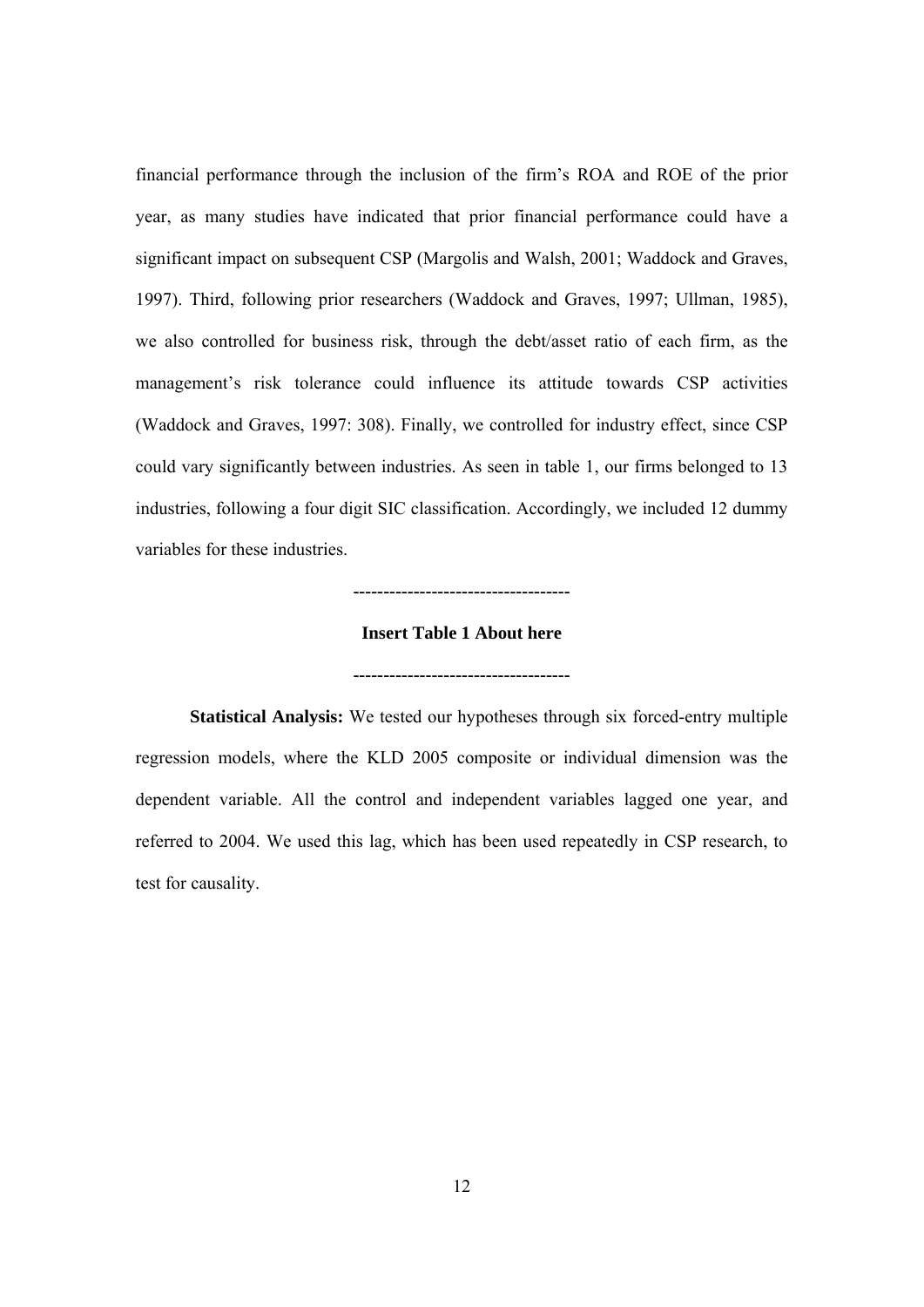#### **FINDINGS**

In table 2, we can see the mean, standard deviation, and Pearson correlations of the major variables of our study. We performed tests for multicollinearity for all six regressions, and found the Variance Inflation Factors (VIFs) to be all within the acceptable limits.

# **------------------------------------**

# **Insert Table 2 About here**

**------------------------------------** 

Hypothesis 1 predicts that media visibility will influence the CSP of the firm in a positive way. In other words firms, which had a greater level of media visibility will tend to improve their CSP. As can be seen from table 3, this hypothesis has found support in our first model (β = 0.152, p < 0.001), which deals with the overall CSP of the firm, represented by a composite KLD score. Hypothesis 2 predicts that the impact of media visibility will differ between the different CSP dimensions, and as can be seen from table 3 (models 2-6). Support for this hypothesis was also found as the media visibility coefficient ranged from 5% significance to complete insignificance. More specifically, we found that visibility was significantly related with community relations ( $\beta$  = 0.084, p < 0.10), diversity (β = 0.143, p < 0.05), and employee relations (β = 0.181, p < 0.05); whereas it did not reach levels of significance for product quality and environmental impact. This finding is in line with our expectations that CSP dimensions which might require new investments and/or are harder to change might be less sensitive to media visibility than others which who might be easier to adjust simply through regulatory changes.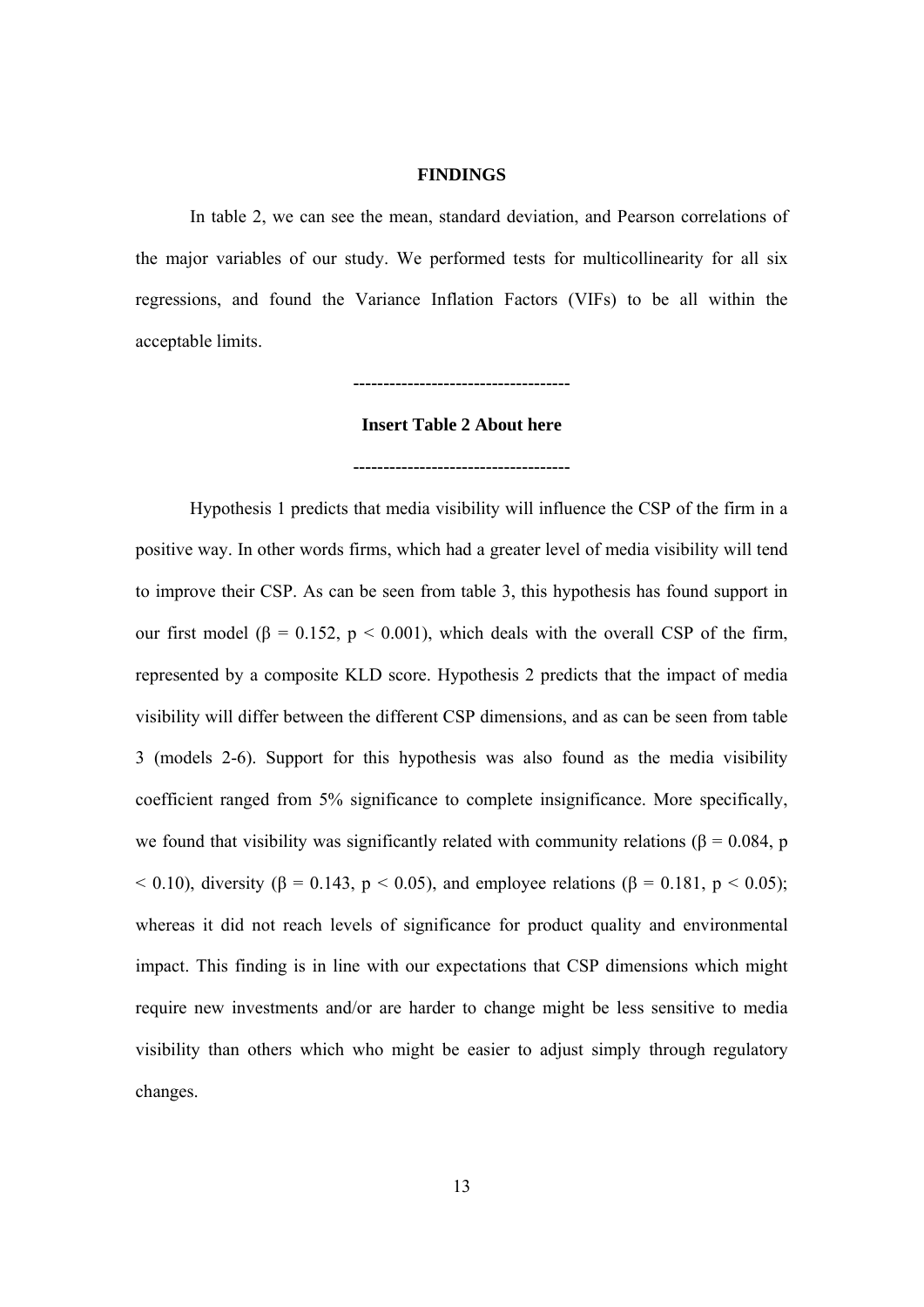#### ------------------------------------

**Insert Table 3 About here** 

-----------------------------------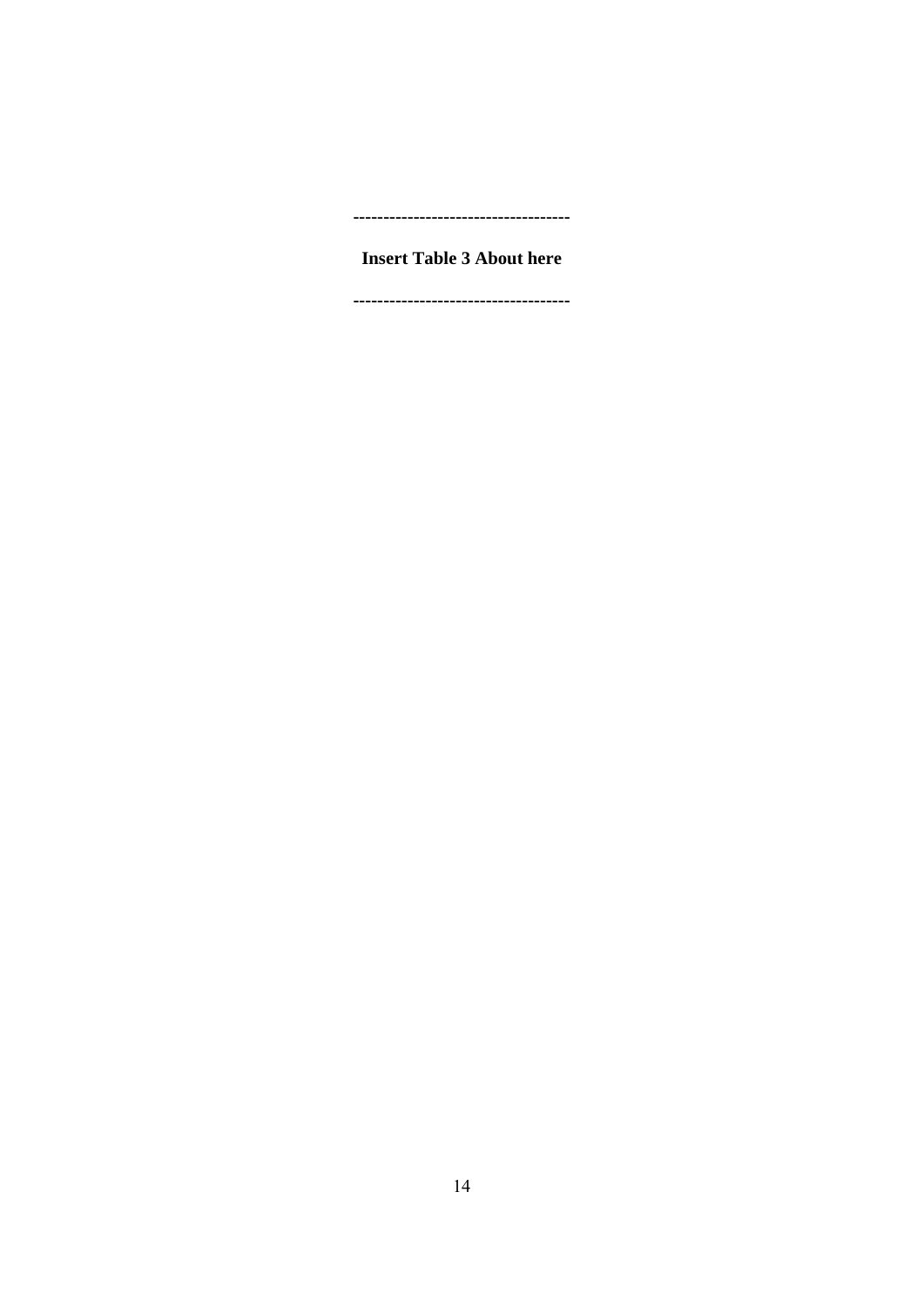### **DISCUSSION, IMPLICATIONS AND CONCLUSIONS**

 In this study, our purpose has been to investigate the impact that media visibility has on the CSP of firms. Our findings contribute not only to the business and society literature, which investigates the drivers of CSP (Graves and Waddock, 1994; Orlitzky, Schmidt, Rynes, 2003; Waddock and Graves, 1997), but also, to some extent, to the communication literature (and in particularly agenda setting theory), which deals with the impact that media coverage has on society (Benton and Frazier, 1976; Chyi and McCombs, 2004; Shaw and McCombs, 1977).

Our findings are twofold. First, we found that media visibility did play a significant role in determining the overall CSP of business firms, in addition to prior financial performance (McGuire, Sundgren and Schneeweis, 1990; Waddock and Graves, 1997). Waddock and Graves (1997), in explaining the positive impact that financial performance has on CSP, have argued for what they have labeled as the 'slack resources' theory, which basically states that "better financial performance leads to an increased availability of funds to spend on CSP" (Dean, 1998: 99). Our finding here indicates the possibility for an additional explanation, what we might label a 'media audit' theory, where one could argue that when the media pays increased attention to a particular business firm, the firm's managers become aware of the possibility of being seen doing something wrong and losing their firm's reputation<sup>2</sup>; as an insurance policy, they invest more in CSP activities.

 Second, we found that the importance of media visibility differed for different aspects of CSP, something that could be explained to some extent by the fact that not all

-

 $2^2$  One of the most important intangible resources of the firm, according to Fombrun (1996) and Roberts and Dowling (2002)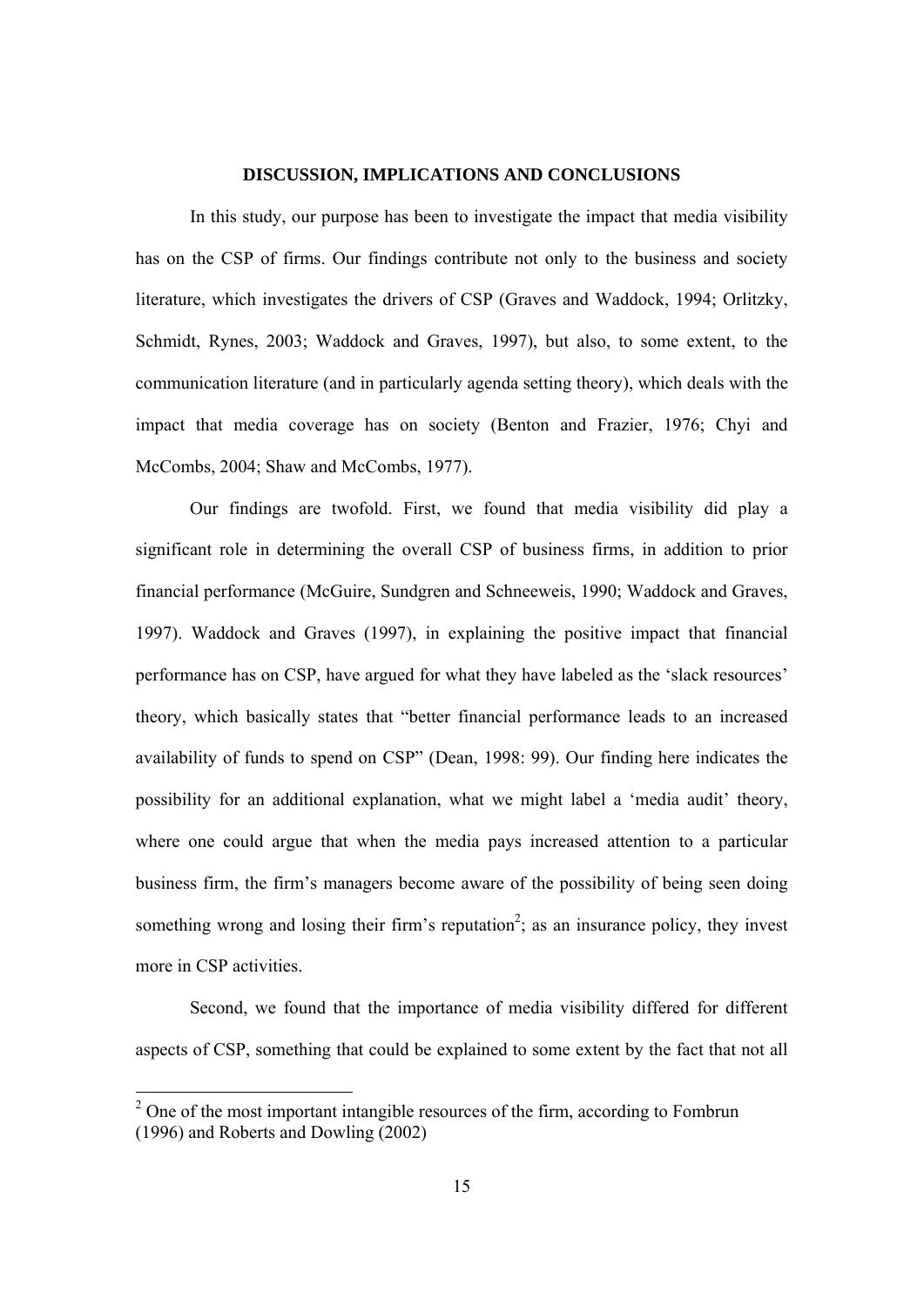aspects of CSP can be altered in the same period of time, one year, as our models in this project assumed, or that the ease with which a particular CSP aspect can change does not differ between industries. Therefore, further research should include larger time lags in its modeling of the data to see if different aspects of CSP have longer or shorter circles; and in addition to measuring the ease of change for different CSP aspects, also investigate the CSP-aspect – industry interaction effects.

# **References**

- Baker, H. K., Powell, G. E., and Weaver, D. G. (1999) "Listing Changes and Visibility Gains" *Quarterly Journal of Business and Economics*, 38, 1: 46-63.
- Benton, M. and Frazier, P. (1976) "The Agenda setting function of the mass media at three levels of 'information holding'" *Communication Research*, 3, 261-274.
- Chyi, H I. and McCombs, M. (2004) "Media Salience and the Process of Framing: Coverage of the Columbine School Shootings" *Journalism and Mass Communication Quarterly*, 81,1, 22-35.
- Dean, K. L. (1998) "The chicken and the egg revisited: Ties between corporate social performance and the financial bottom line" *Academy of Management Executive*, May 1998, 99-100
- Dearing, J.W. and Rogers, E. M. (1996) *Communication concepts 6: Agenda-setting*, London: Sage.
- Fombrun C.J. (1996) *Reputation.* Harvard Business School Press, Boston, Massachusetts.
- Godfrey, P.C. (2005) "The relationship between corporate philanthropy and shareholder wealth: A risk management perspective" *Academy of Management Review*, 30,4: 777-798.
- Golan, G. and Wanta, W. (2001) "Second-level agenda setting in the New Hampshire primary: A comparison of coverage in three newspapers and public perceptions of candidates" *Journalism and Mass Communication Quarterly*, 78, 247-259.
- Graves, S. B. and Waddock, S.W. (1994) "Institutional owners and corporate social performance" *Academy of Management Journal*, 37: 1034-1046.
- Griffin, J. J. and Mahon, J. F. (1997) "The Corporate Social Performance and Corporate Financial Performance Debate" *Business and Society*, 36, 1: 5-31.
- Johnson, R. A. and Greening, D. W. (1999) "The Effects of Corporate Governance and Institutional Ownership Types on Corporate Social performance" *Academy Management Journal*, 42,5: 564-576.
- Kiousis, S. (2004) "Explicating Media Salience: A Factor Analysis of New York Times Issue Coverage During the 2000 U.S. Presidential Election" *Journal of Communication*, 54, 1: 71-87.
- LaFave, W. R. (2000) *Criminal Law*, (3<sup>rd</sup>. ed.) St. Paul: West Group.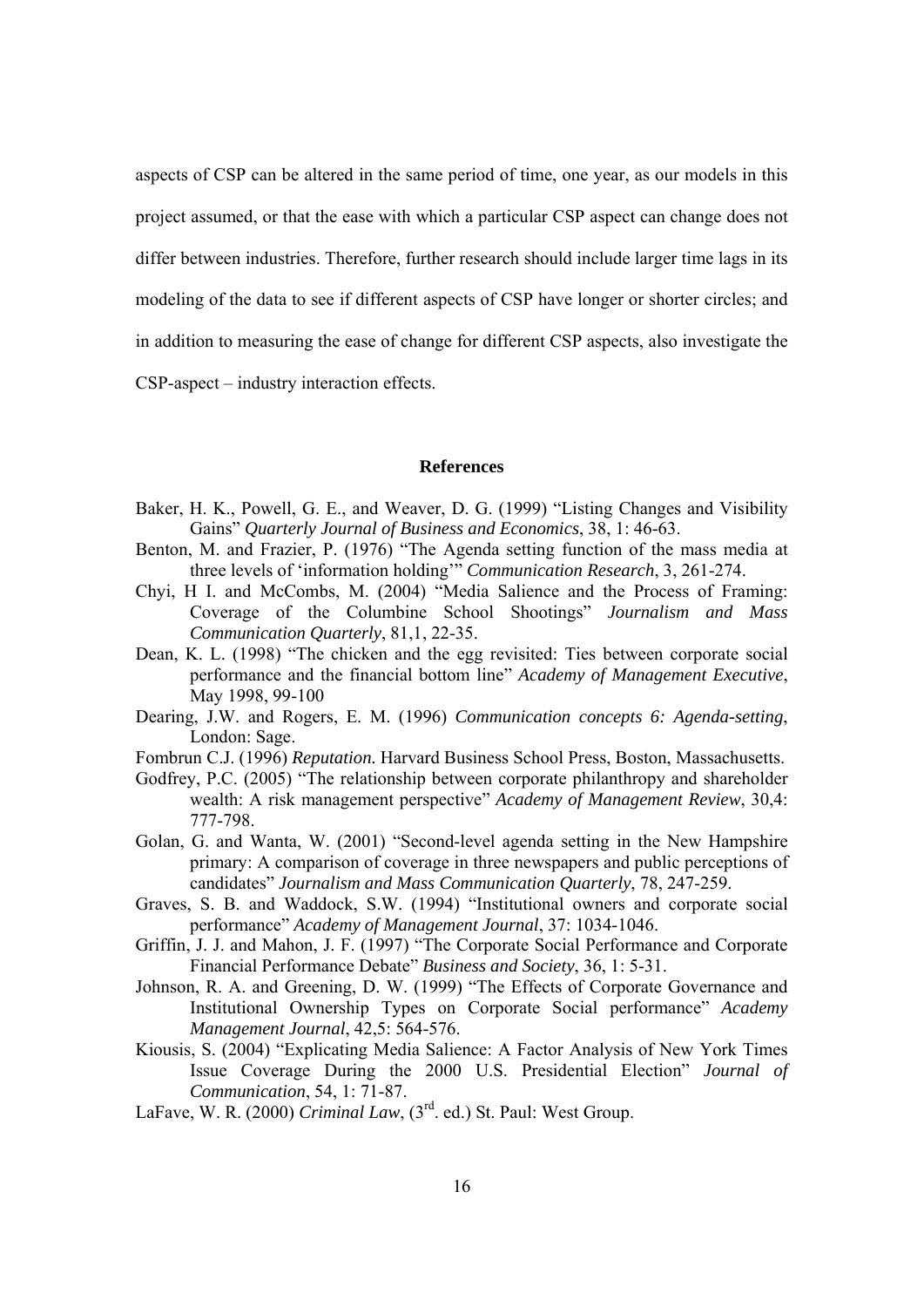- Manheim, J.B. (1986) A model of agenda dynamics. In M.L. McLaughlin (Ed.), Communication Yearbook 10 (pp. 499-516), Newbury Park, CA, Sage
- Margolis, D. J. and Walsh, J. P. (2001) *People and Profits?* Lawrence Erlbaum Associates, Mahwah, NJ.
- Mattingly, J. E. and Berman, S. L. (2006) "Measurement of Corporate Social Action: Discovering Taxonomy in the Kinder Lyndenburg Domini Ratings Data" *Business and Society*, 45,1: 20-46.
- McCombs, M. E. and Shaw, D. L. (1972) The agenda-setting function of mass media. *Public Opinion Quarterly*, 36, 176-87.
- McCombs, M. and Ghanem, S. I. (2001) "The convergence of agenda setting and framing" In S.D. Reese, O.H. Gandy, Jr., and A.E. Grant (Eds.), Framing public life: Perspectives on media and our understanding of the social world (pp. 67-83), Mahwah, NJ: Erlbaum.
- McGuire, J. B., Sundgren, A., and Schneeweis, T. (1988) "Corporate Social Responsibility and Firm Financial Performance" *Academy of Management Journal*, 31,4: 854-872.
- McLeod, J., Becker, I. B., and Byrnes, J.E. (1974) "Another look at the agenda-setting function of the press" *Communication Research*, 1, 131-166.
- Orlitzky, M., Schmidt, F.L., and Rynes, S.L. (2003) "Corporate Social and Financial Performance: A Meta-analysis" Organization Studies, 24(3): 403-441.
- Peloza, J. (2006) "Using Corporate Social Responsibility as Insurance for Financial Performance" *California Management Review*, 48,2: 52-65.
- Roberts, P. W. and Dowling, G.R. (2002)"Corporate Reputation and Sustained Financial Performance" *Strategic Management Journal*, 23: 1077-1093.
- Rogers, E. M. and Chang, S. (1991) "Media coverage of technology issues: Ethiopian drought of 1984, AIDS, Challenger, and Chernobyl" In I., Wilkens and P. Patterson (Eds.), Risky business: Communication issues of science, risk, and public policy, pp, 75-96, New York: Greenwood.
- Schnietz, K. E. and Epstein, M. J. (2005) "Exploring the financial value of a reputation for corporate social responsibility during a crisis" *Corporate Reputation Review*, 7,4: 327-345.
- Sethi, P.S. (1975) "Dimensions of Corporate Social Performance: An Analytical Framework" *California Management Review*, 17(3): 58-64.
- Sethi, P.W. (1979) "A Conceptual Framework for Environmental Analysis of Social Issues and Evaluation of Business Response Patterns" *Academy of Management Review*, 4: 63-74.
- Shaw, D. L., and McCombs, M. E. (1977) (Eds.) *The Emergence of American Political Issues: The agenda setting function of the press*. St. Paul, MN: West
- Turban, D. B. and Greening, D. W. (1997) "Corporate social performance and organizational attractiveness to prospective employees" *Academy of Management Journal*, 40: 658-672.
- Ullmann, A. (1985) "Data in search of a theory: A critical examination of the relationship among social performance, social disclosure, and economic performance" *Academy of Management Review*, 10: 540-577.
- Waddock, S. A. and Graves, S. B. (1997) "The corporate social performance financial performance link" *Strategic Management Journal*, 18,4: 303-319.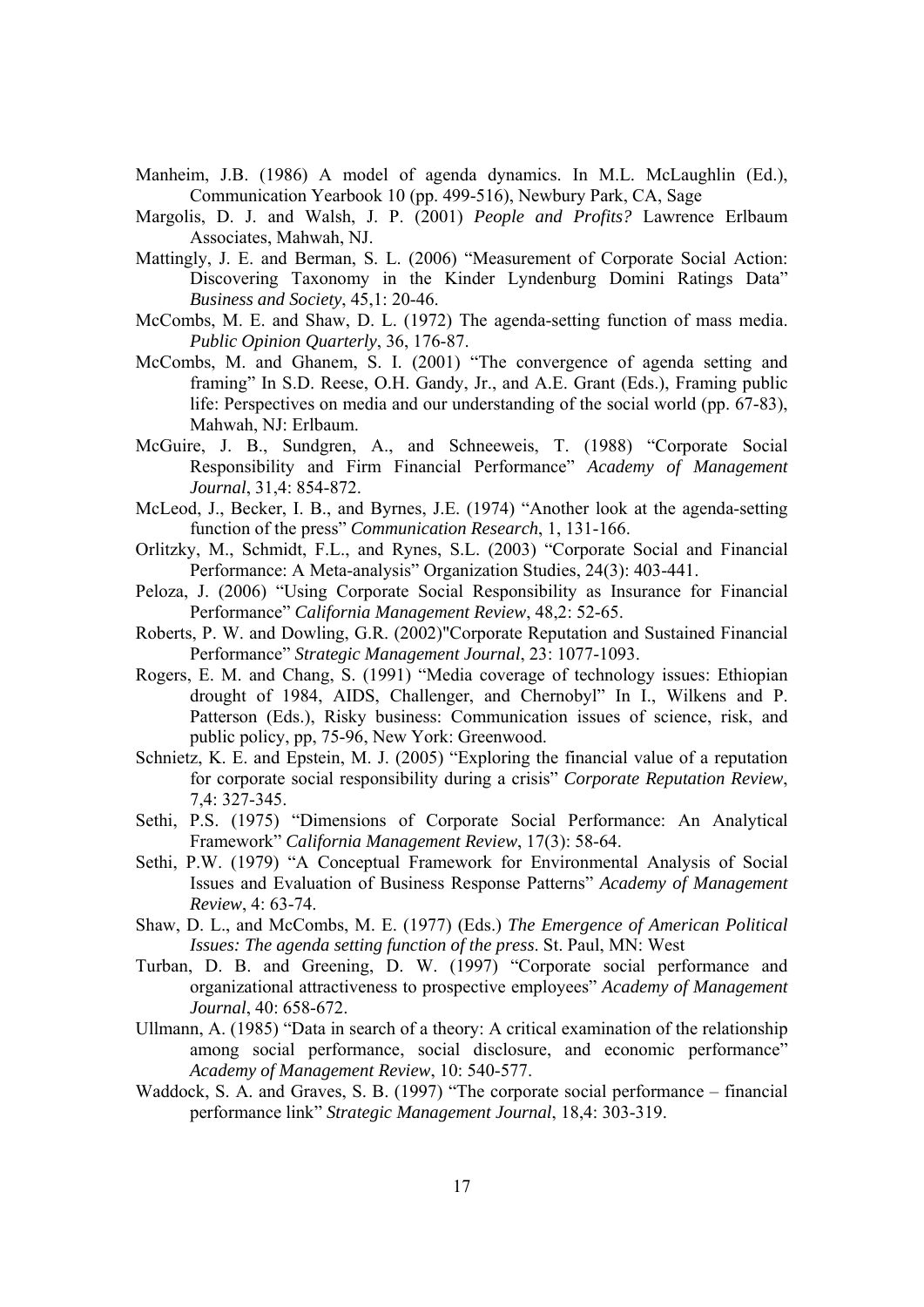Waddock, S. A. (2003) "Myths and Realities of Social Investing" *Organization and Environment*, 16: 369-380.

- Watts, J.H., Mazza, M., and Snyder, L. (1993) "Agenda setting effects of television news coverage and the effects decay curve" *Communication Research*, 20, 408-435.
- Williams, W. Jr. (1985) "Agenda setting for the civil rights issue" *Public Opinion Quarterly*, 45, 376-383.
- Wood D. (1991) "Corporate Social Performance Revisited" *Academy of Management Review*, 16,4: 691-718.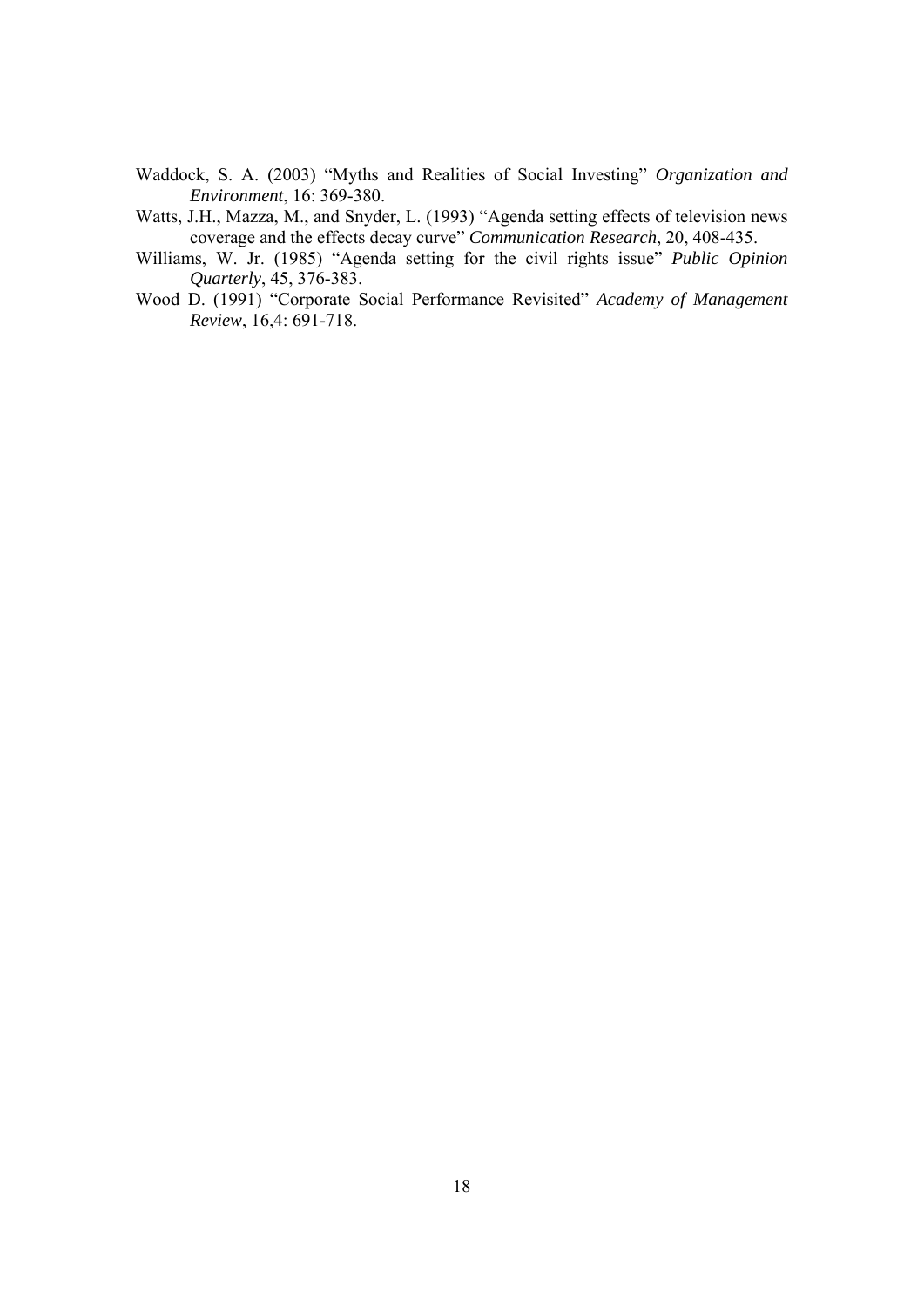| Industry                                                                                                             | <b>SIC</b> | $\mathbf N$    | $CSP - Mean$ | Min. | Max.           |
|----------------------------------------------------------------------------------------------------------------------|------------|----------------|--------------|------|----------------|
| Mining, construction                                                                                                 | 100-1999   | 9              | $-1.22$      | $-5$ | $\overline{2}$ |
| Food, textiles, apparel                                                                                              | 2000-2390  | 10             | $-0.4$       | $-7$ | 10             |
| Forest products, paper,<br>publishing                                                                                | 2391-2780  | 5              | 0.2          | $-2$ | 3              |
| Chemicals,<br>pharmaceuticals                                                                                        | 2781-2890  | 17             | 1.82         | $-2$ | 8              |
| Refining, rubber,<br>plastic<br>Containers, steel,<br>heavy mfg.<br>Computers, autos,<br>aerospace<br>Transportation | 2891-3199  | 8              | $-0.875$     | $-6$ | 6              |
|                                                                                                                      | 3200-3569  | 12             | $\mathbf{1}$ | $-2$ | 6              |
|                                                                                                                      | 3570-3990  | 34             | 1.72         | $-3$ | 8              |
|                                                                                                                      | 3991-4731  | $\overline{4}$ | $-2$         | $-6$ | $\overline{3}$ |
| Telephone, utilities                                                                                                 | 4732-4991  | 24             | $-1.95$      | $-7$ | 3              |
| Wholesale, retail                                                                                                    | 4992-5990  | 19             | $-0.26$      | $-6$ | 5              |
| Bank, financial<br>services<br>Hotel, entertainment                                                                  | 6150-6700  | 17             | $-0.43$      | $-4$ | 8              |
|                                                                                                                      | 6800-8051  | 19             | 0.94         | $-3$ | 5              |
| Hospital management                                                                                                  | 8052-8744  | $\mathbf{1}$   | $-1$         | $-1$ | $-1$           |

| Table 1 |  |
|---------|--|
|---------|--|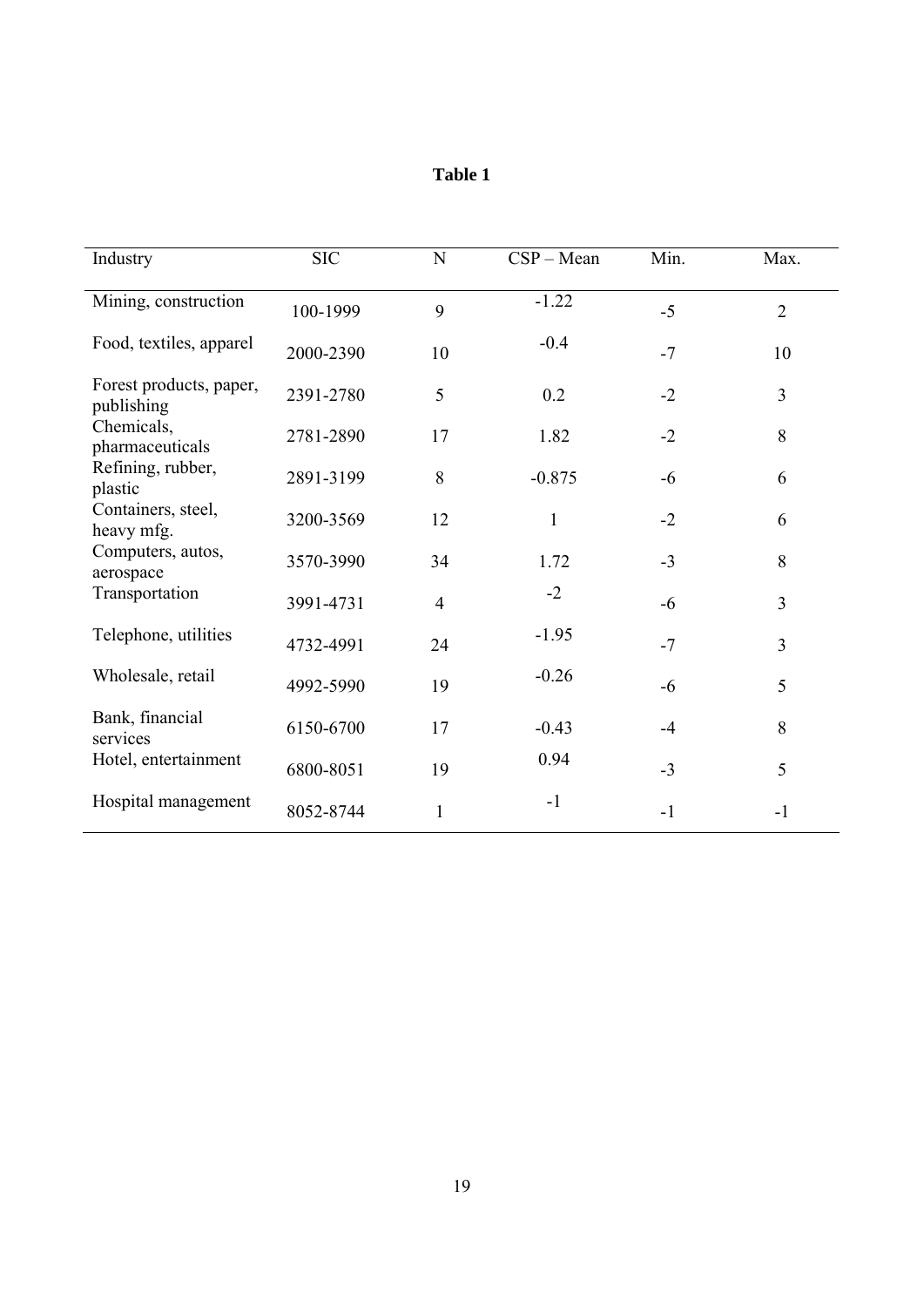#### **Table 2**

|                                              | Mean   | Std.  |          | 2        | $\overline{3}$ | $\overline{4}$ | 5          | -6       | $\tau$   | 8              | 9         | 10      | 11           | 12       | 13        | 14           | 15       | 16      | 17 |
|----------------------------------------------|--------|-------|----------|----------|----------------|----------------|------------|----------|----------|----------------|-----------|---------|--------------|----------|-----------|--------------|----------|---------|----|
| $1$ KLD overall $-2005$                      | .3641  | 3.040 |          |          |                |                |            |          |          |                |           |         |              |          |           |              |          |         |    |
| 2 Community $-2005$                          | .21    | .826  | .589**   |          |                |                |            |          |          |                |           |         |              |          |           |              |          |         |    |
| 3 Diversity $-2005$                          | 1.27   | 1.540 | $.603**$ | $.373**$ |                |                |            |          |          |                |           |         |              |          |           |              |          |         |    |
| 4 Employee Relations - 2005                  | $-15$  | 1.037 | $.539**$ | $.145*$  | .080           |                |            |          |          |                |           |         |              |          |           |              |          |         |    |
| 5 Product Quality - 2005                     | $-61$  | .949  | $.348**$ | $-.67$   | $-182*$        | $.217**$       |            |          |          |                |           |         |              |          |           |              |          |         |    |
| $6$ Environment $-2005$                      | $-36$  | 1.224 | $.60**$  | $.248**$ | .062           | .124           | $.18*$     |          |          |                |           |         |              |          |           |              |          |         |    |
| 7 KLD overall - 2004                         | .3216  | 2.711 | $.848**$ | $.526**$ | $.537**$       | $.406**$       | $.273**$   | $.52**$  |          |                |           |         |              |          |           |              |          |         |    |
| 8 Community - 2004                           | .31    | .806  | $.523**$ | $.824**$ | $.403**$       | $.166***$      | $-.067$    | $.171*$  | $.573**$ | $\overline{1}$ |           |         |              |          |           |              |          |         |    |
| 9 Diversity - 2004                           | 1.03   | 1.458 | $.518**$ | .348**   | $.846**$       | .015           | $-163*$    | .10      | $.636**$ | $.402**$       |           |         |              |          |           |              |          |         |    |
| 10 Employee Relations - 2004                 | $-.12$ | 1.011 | $.426**$ | .127     | .102           | $.69**$        | $.18*$     | .121     | $.537**$ | $.150*$        | .067      | 1       |              |          |           |              |          |         |    |
| 11 Product Quality - 2004                    | $-.52$ | .920  | $.227**$ | $-.084$  | $-.234**$      | $.204**$       | $.818**$   | .109     | $.253**$ | $-.122$        | $-.246**$ | $.153*$ | $\mathbf{1}$ |          |           |              |          |         |    |
| 12 Environment - 2004                        | $-32$  | 1.042 | .468**   | .198**   | .024           | .060           | .101       | $.870**$ | $.525**$ | .118           | .096      | .083    | .067         |          |           |              |          |         |    |
| 13 ROA - 2004                                | 5.57   | 7.11  | .103     | $-.005$  | .047           | .120           | .088       | .029     | $.145*$  | .089           | .074      | .026    | .084         | .026     |           |              |          |         |    |
| 14 Debt/Asset - 2004                         | .222   | .151  | $-.188*$ | $-.103$  | $-.056$        | $-.140$        | $-.037$    | $-.181$  | $-.119$  | $-.042$        | $-.043$   | $-.060$ | $-.042$      | $-.118$  | $-.233**$ | $\mathbf{1}$ |          |         |    |
| 15 Size - Ln. Employees - 2004               | 9.82   | 1.223 | .099     | $.267**$ | $.311**$       | $-.137$        | $-.255**$  | $-.017$  | .094     | $.192**$       | $.302**$  | $-.053$ | $-.26**$     | $-.052$  | .055      | $-.131$      |          |         |    |
| $16 \text{ Size} - \text{Ln}$ . Sales - 2004 | 22.73  | 1.22  | $-.104$  | $-.052$  | $-.042$        | $-.044$        | $-.045$    | $-.097$  | $-.088$  | $-.076$        | $-0.017$  | $-.044$ | $-.054$      | $-0.055$ | $-.013$   | .024         | .064     |         |    |
| 17 Visibility - 2004                         | 10.8   | 24.52 | $.276**$ | $.274**$ | .358**         | $.147*$        | $-0.0182*$ | .068     | $.170*$  | $.205**$       | $.281**$  | .060    | $-.232**$    | .037     | $-.079$   | .03          | $.378**$ | $-.013$ |    |